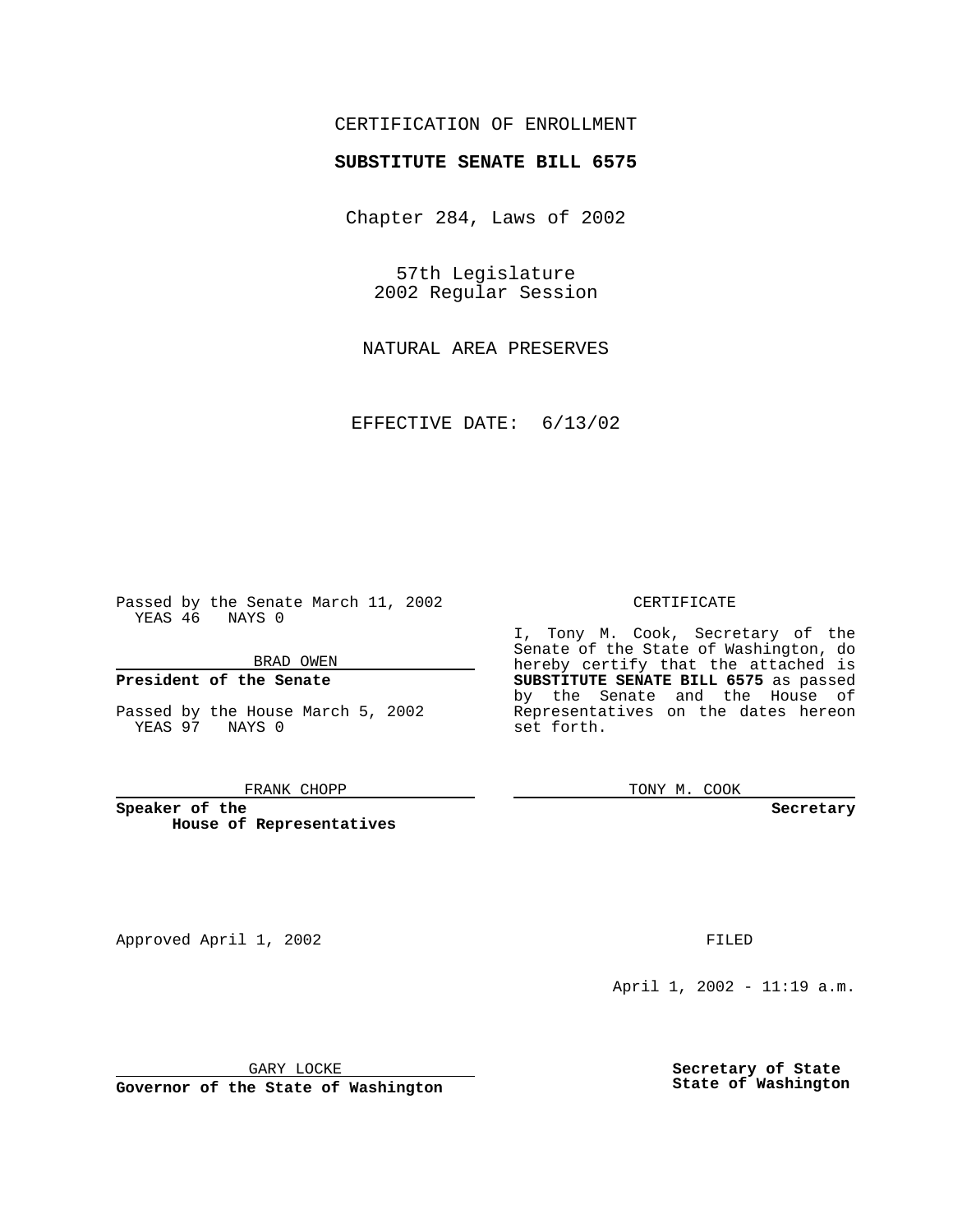## **SUBSTITUTE SENATE BILL 6575** \_\_\_\_\_\_\_\_\_\_\_\_\_\_\_\_\_\_\_\_\_\_\_\_\_\_\_\_\_\_\_\_\_\_\_\_\_\_\_\_\_\_\_\_\_\_\_

\_\_\_\_\_\_\_\_\_\_\_\_\_\_\_\_\_\_\_\_\_\_\_\_\_\_\_\_\_\_\_\_\_\_\_\_\_\_\_\_\_\_\_\_\_\_\_

## AS AMENDED BY THE HOUSE

Passed Legislature - 2002 Regular Session

### **State of Washington 57th Legislature 2002 Regular Session**

**By** Senate Committee on Natural Resources, Parks & Shorelines (originally sponsored by Senator Hargrove)

READ FIRST TIME 02/07/2002.

1 AN ACT Relating to natural area preserves; and amending RCW 2 79.70.030, 79.70.060, and 79.70.080.

3 BE IT ENACTED BY THE LEGISLATURE OF THE STATE OF WASHINGTON:

4 **Sec. 1.** RCW 79.70.030 and 1994 c 264 s 61 are each amended to read 5 as follows:

6 In order to set aside, preserve<sub> $\mu$ </sub> and protect natural areas within 7 the state, the department is authorized, in addition to any other 8 powers, to:

9 (1) Establish ((by rule and regulation)) the criteria for 10 selection, acquisition, management, protection, and use of such natural 11 areas, including:

12 (a) Limiting public access to natural area preserves consistent 13 with the purposes of this chapter. Where appropriate, and on a case-14 by-case basis, a buffer zone with an increased low level of public 15 access may be created around the environmentally sensitive areas;

 (b) Developing a management plan for each designated natural area 17 preserve. The plan must identify the significant resources to be conserved consistent with the purposes of this chapter and identify the areas with potential for low-impact public and environmental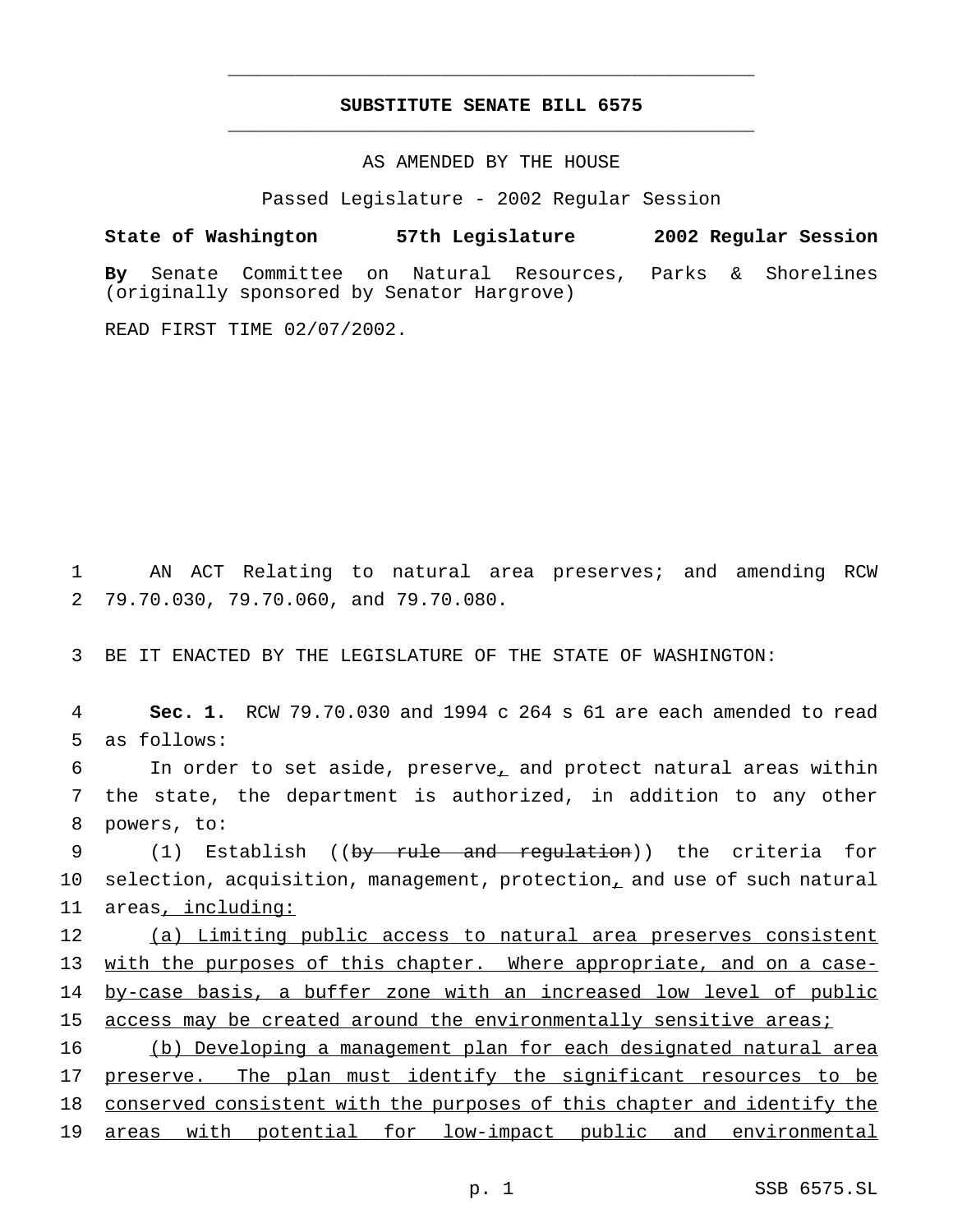1 educational uses. The plan must specify the types of management activities and public uses that are permitted, consistent with the 3 purposes of this chapter. The department must make the plans available 4 for review and comment by the public, and state, tribal, and local agencies, prior to final approval;

 (2) Cooperate or contract with any federal, state, or local governmental agency, private organizations, or individuals in carrying out the purpose of this chapter;

 (3) Consistent with the plan, acquire by gift, devise, purchase, grant, dedication, or means other than eminent domain, the fee or any lesser right or interest in real property which shall be held and 12 managed as a natural area;

13 (4) Acquire by gift, devise, grant, or donation any personal property to be used in the acquisition and/or management of natural areas;

 (5) Inventory existing public, state, and private lands in cooperation with the council to assess possible natural areas to be preserved within the state;

 (6) Maintain a natural heritage program to provide assistance in the selection and nomination of areas containing natural heritage resources for registration or dedication. The program shall maintain a classification of natural heritage resources, an inventory of their locations, and a data bank for such information. The department of natural resources shall cooperate with the department of fish and wildlife in the selection and nomination of areas from the data bank that relate to critical wildlife habitats. Information from the data bank shall be made available to public and private agencies and individuals for environmental assessment and proprietary land 29 management purposes. Usage of the classification, inventory, or data bank of natural heritage resources for any purpose inconsistent with 31 the natural heritage program is not authorized;

 (7) Prepare a natural heritage plan which shall govern the natural heritage program in the conduct of activities to create and manage a 34 system of natural areas ((which)) that includes natural resources 35 conservation areas, and may include areas designated under the research natural area program on federal lands in the state;

 (a) The plan shall list the natural heritage resources to be considered for registration and shall provide criteria for the selection and approval of natural areas under this chapter;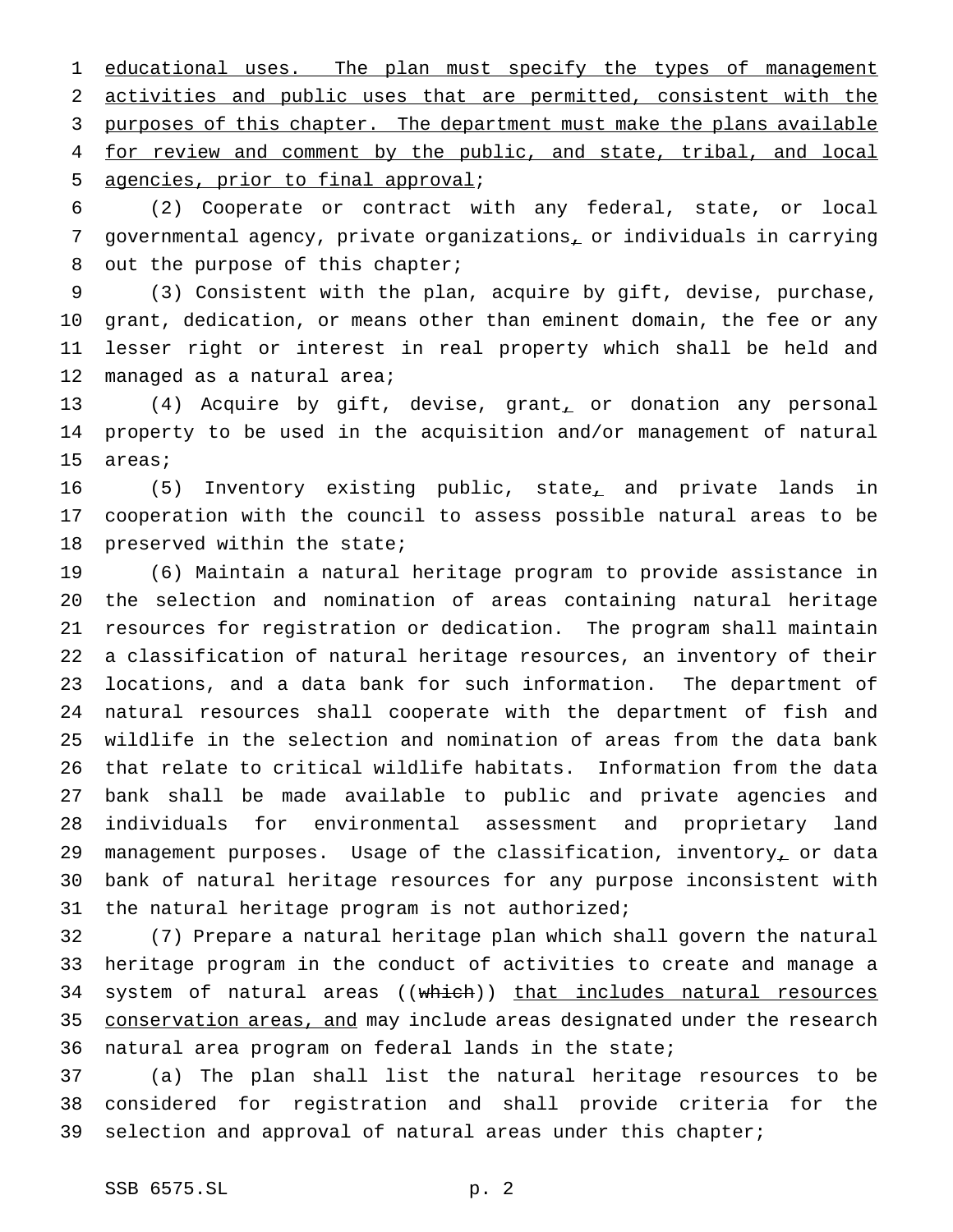(b) The department shall provide opportunities for input, comment, and review to the public, other public agencies, and private groups with special interests in natural heritage resources during preparation of the plan;

 (c) Upon approval by the council and adoption by the department, the plan shall be updated and submitted biennially to the appropriate committees of the legislature for their information and review. The plan shall take effect ninety days after the adjournment of the legislative session in which it is submitted unless the reviewing 10 committees suggest changes or reject the plan; and

 (8) Maintain a state register of natural areas containing significant natural heritage resources to be called the Washington register of natural area preserves. Selection of natural areas for registration shall be in accordance with criteria listed in the natural heritage plan and accomplished through voluntary agreement between the owner of the natural area and the department. No privately owned lands may be proposed to the council for registration without prior notice to the owner or registered without voluntary consent of the owner. No state or local governmental agency may require such consent as a condition of any permit or approval of or settlement of any civil or criminal proceeding or to penalize any landowner in any way for failure to give, or for withdrawal of, such consent.

 (a) The department shall adopt rules and regulations as authorized by RCW 43.30.310 and 79.70.030(1) and chapter 34.05 RCW relating to voluntary natural area registration.

 (b) After approval by the council, the department may place sites onto the register or remove sites from the register.

 (c) The responsibility for management of registered natural area preserves shall be with the preserve owner. A voluntary management agreement may be developed between the department and the owners of the sites on the register.

 (d) Any public agency may register lands under provisions of this chapter.

 **Sec. 2.** RCW 79.70.060 and 1981 c 189 s 2 are each amended to read as follows:

The legislature finds:

 (1) That it is necessary to establish a process and means for public and private sector cooperation in the development of a system of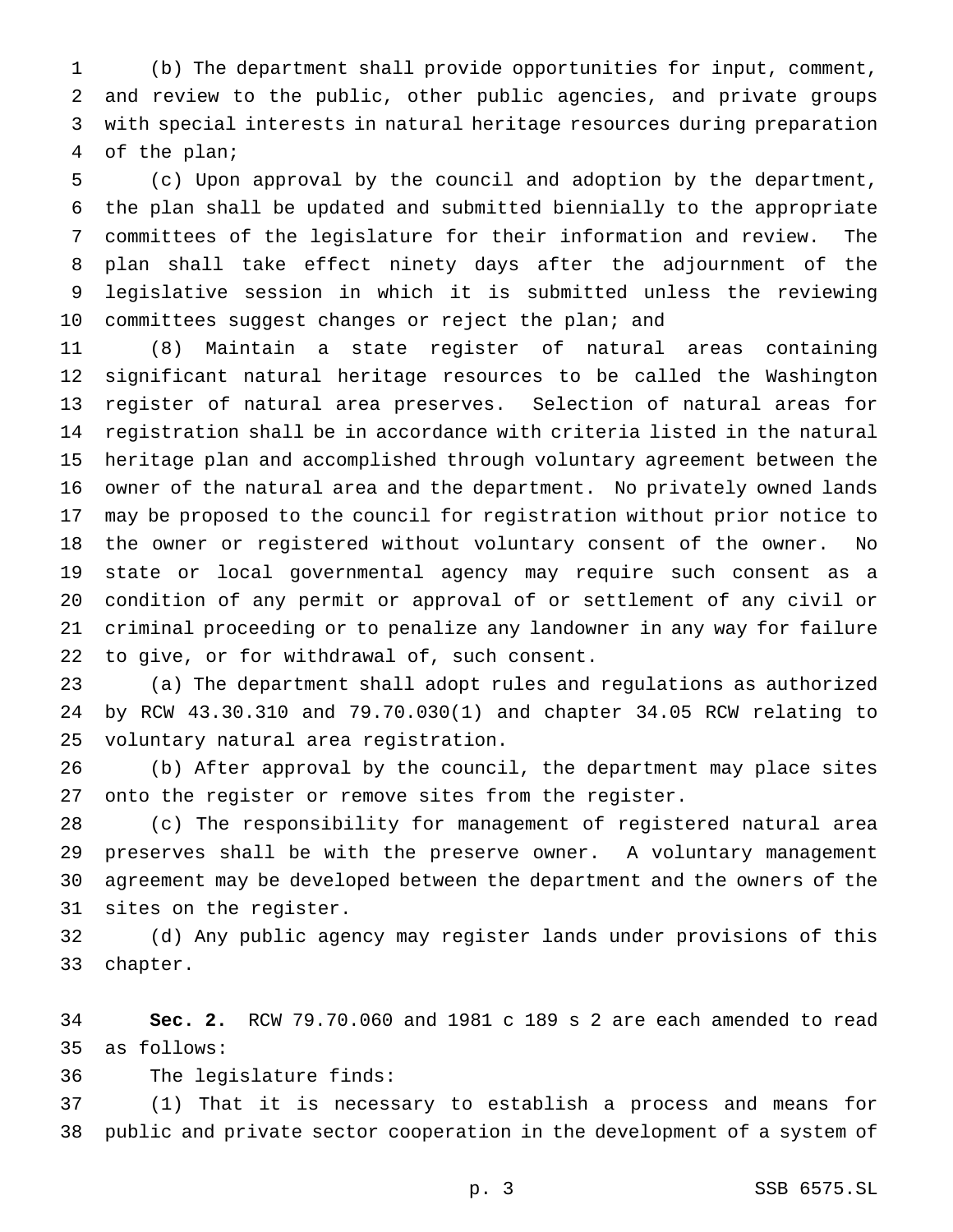natural areas. Private and public landowners should be encouraged to participate in a program of natural area establishment which will benefit all citizens of the state;

 (2) That there is a need for a systematic and accessible means for providing information concerning the locations of the state's natural heritage resources; and

 (3) That the natural heritage advisory council should utilize a specific framework for natural heritage resource conservation decision making through a classification, inventory, priority establishment, acquisition, and management process known as the natural heritage program. Future natural areas should avoid unnecessary duplication of already protected natural heritage resources including those which may already be protected in existing publicly owned or privately dedicated 14 lands such as nature preserves, natural areas, natural resources 15 conservation areas, parks, or wilderness.

 **Sec. 3.** RCW 79.70.080 and 1994 c 264 s 63 are each amended to read as follows:

(1) The council shall:

 (a) Meet at least annually and more frequently at the request of the chairperson;

 (b) Recommend policy for the natural heritage program through the review and approval of the natural heritage plan;

 (c) Advise the department, the department of fish and wildlife, the state parks and recreation commission, and other state agencies managing state-owned land or natural resources regarding areas under their respective jurisdictions which are appropriate for natural area registration or dedication;

 (d) Advise the department of rules and regulations that the council 29 considers necessary in carrying out this chapter; ((and))

 (e) Review and approve area nominations by the department or other agencies for registration and review and comment on legal documents for 32 the voluntary dedication of such areas<sub>i</sub>

 (f) Recommend whether new areas proposed for protection be established as natural area preserves, natural resources conservation 35 areas, a combination of both, or by some other protected status; and (g) Review and comment on management plans proposed for individual

natural area preserves.